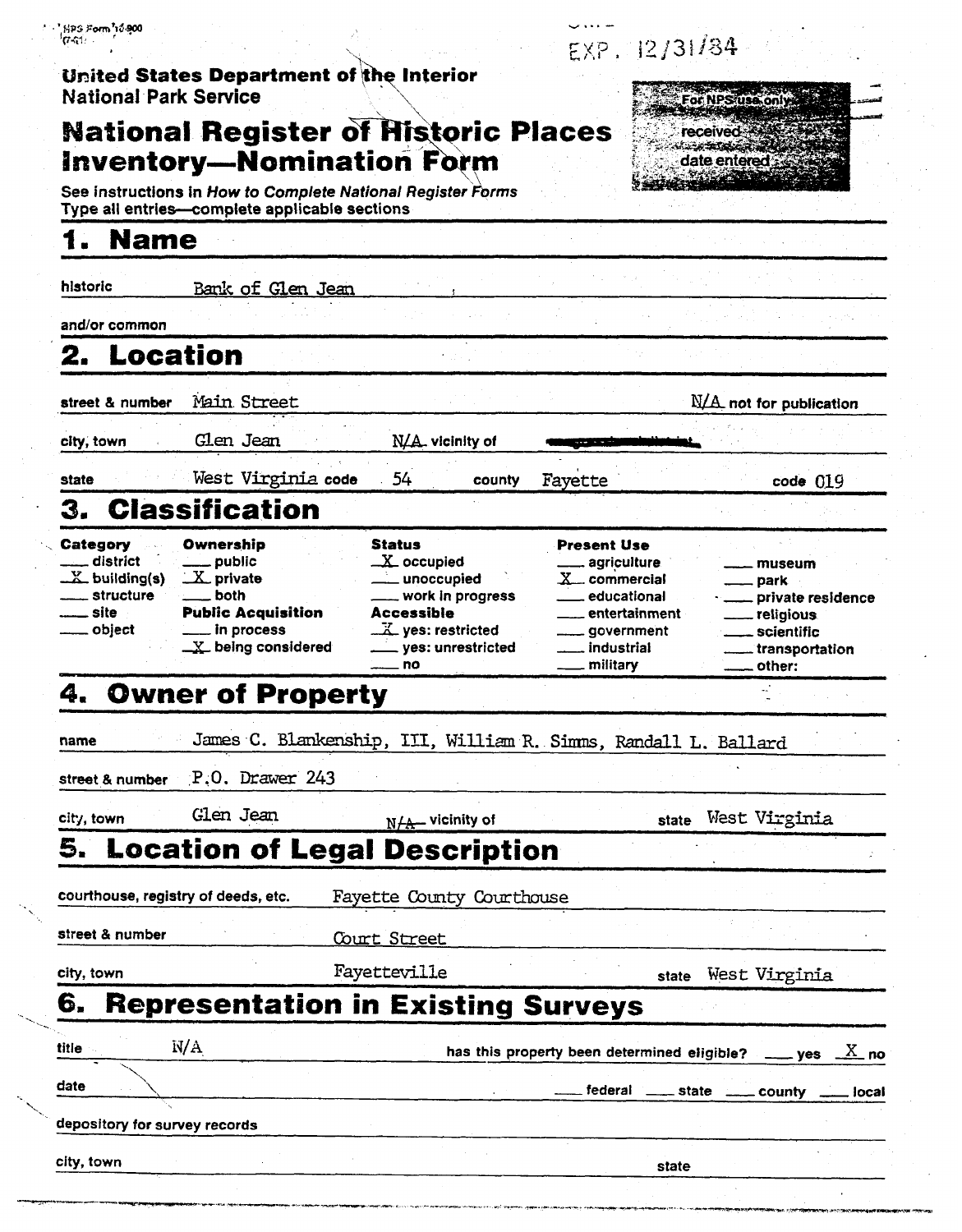## **f-5** - I **7. Description**

| <b>Description</b>                                              |                                    |                                                    |                                               |      |
|-----------------------------------------------------------------|------------------------------------|----------------------------------------------------|-----------------------------------------------|------|
| <b>Condition</b><br><u>__</u> __ excellent<br>good<br>$-x$ fair | deteriorated<br>ruins<br>unexposed | <b>Check one</b><br>unaltered<br><b>_x_altered</b> | <b>Check one</b><br>X_ original site<br>moved | date |

#### **Describe the present and original (if known) physical appearance**

Historical photographs of the Bank of Glen Jean from the beginning of the 20th century indicates that the original building appearance has survived<br>since it was constructed in 1909. The inscription of its construction date appears over the main entrance to the bank. An addition was built on to the original structure by William McKell in 1917 on the rear portion of the bank fronting the main street of Glen Jean.

The 1909 **bank,** and **its** 1917 **additim,** were constructed of stone in the style or pattern of random broken **ashlar** with raised b&&d joints. **%'stone** is of lower guyandot sandstone quarried in the immediate Glen Jean area. The guyandot sandstone is the strata of rock exposed above the Sewell seam of coal, guyandot sandstone is the strata of rock exposed above the Sewell seam of coal, which was the richest seam in Fayette County and areas surrounding Glen Jean. The foundation stone was hand cut and also quarried locally. The large hand hewn stone that constitutes the plinth or water table, average four feet in hewn stone that constitutes the plinth or water table, average four feet in length and were apparently quarried and cut on the site.

The exterior walls of the **bank** are uniformly 28 inches thick. The thirteen windows on the front of the original bank building and the **ones** in the 1917 addition are double hung and are two lights with a transom over each. Stone lintels constitute the inside facings of all windows.

The front of the building was cut on 45 degree corners with the unusual **angle** of the front **archway main** &or behg also in 45 degree angles facing nain street. Cheek walls surround the archway entrance. A keystone supports the main door archway and the handcut marker-stone that bears the simple description of the structure, 'Bank 1909''. The intrados in the arch are regular, the extrados' being irregular and being tied to the random ashlar pattern. The roof can be characterized as a top over roof. The *ovahang* is galvanized iron wlth string course cornice.

The interior floors of the bank are ceramic mosaic tile, l'' trimmed<br>hexagon shaped along the outside edges in the lobby and front office.  $\frac{1}{2}$ '' black and white ceramic mosaic tile with a 10" marble base accompanies the tile in the same area. The 12 foot ceilings are plaster on masonry with 42" oak wainscoating bordering the walls in the lobby.

The vaults in the bank are largely intact. Access **to** five vaults is gained through an ornate double door opening on a walk through vault.

The structural system in the 1909 section is of steel; in the 1917 section, wood.

**The** canstruction of the **bank** and its addition is an example of the type of construction popular at the turn of the century with Italian stone masons who were originally lured to Fayette County for railroad bridge construction and the retaining walls necessitated by the steep slopes of the New River Gorge- and the hollows the railroads traversed.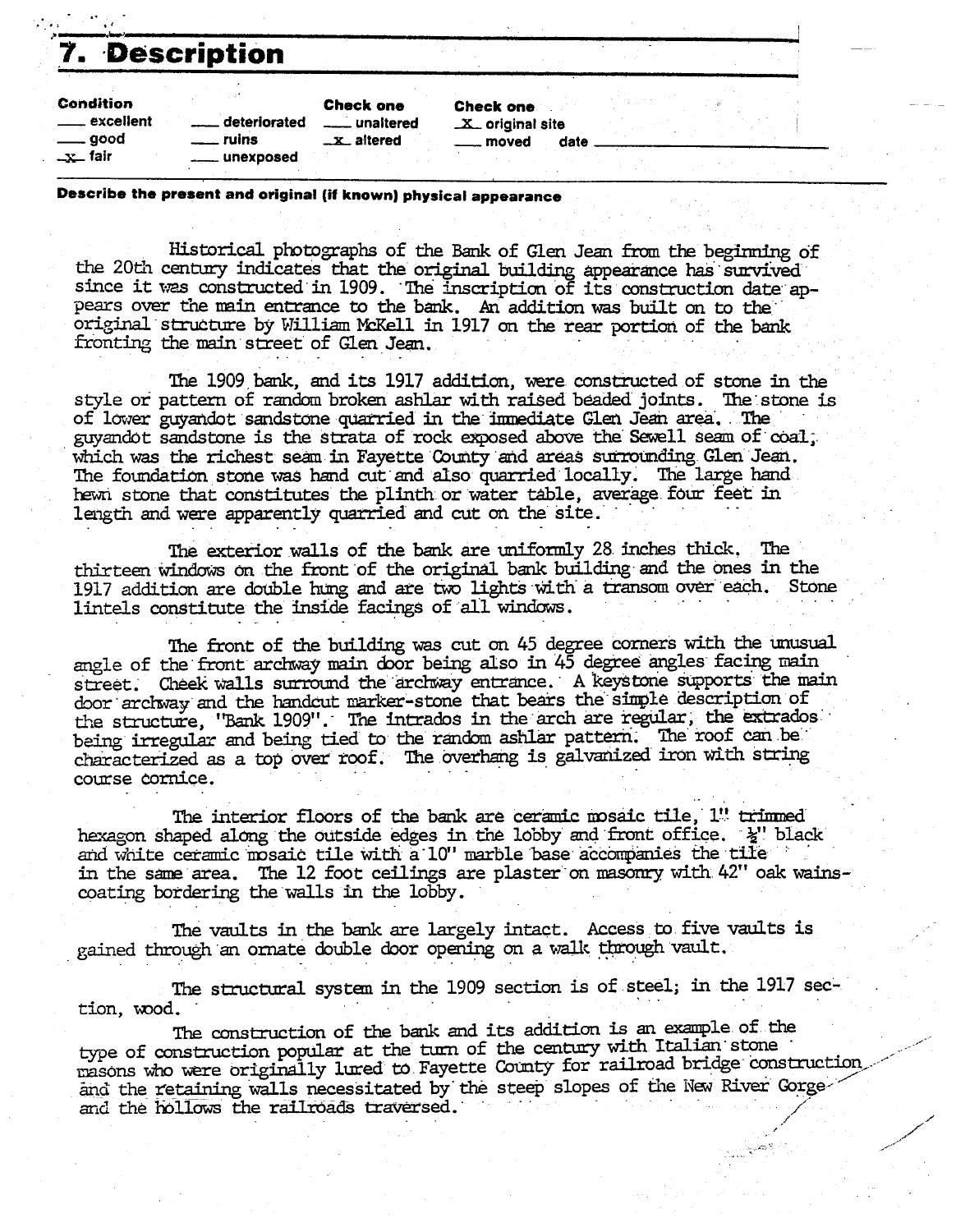| United States Department of the Interior                                                                                            |             | P RKPI (2701/34) |
|-------------------------------------------------------------------------------------------------------------------------------------|-------------|------------------|
| <b>National Park Service</b>                                                                                                        |             |                  |
| <b>National Register of Historic Places</b><br><b>Inventory-Nomination Form</b><br>Bank of Glen Jean, Fayette County, West Virginia |             |                  |
| <b>Continuation sheet</b>                                                                                                           | Item number | Page             |

. **wb Form ,wwa** 

The interior of the building deteriorated greatly from the bank's closing in the 1930's until acquired by the present owners. Renodeling in the upstairs of the **bank** for offices has not harmed the integrity or appearance of the **building. The** structure is sand, there being no evidence of settling or or structural deterioration. Sited on approximately one-half acre itself and surrounded by six **acres** the present owners **have** acquired, the Bank of Glen **Jean**  is an architectural reminder of the "glory days" of Glen **Jean.**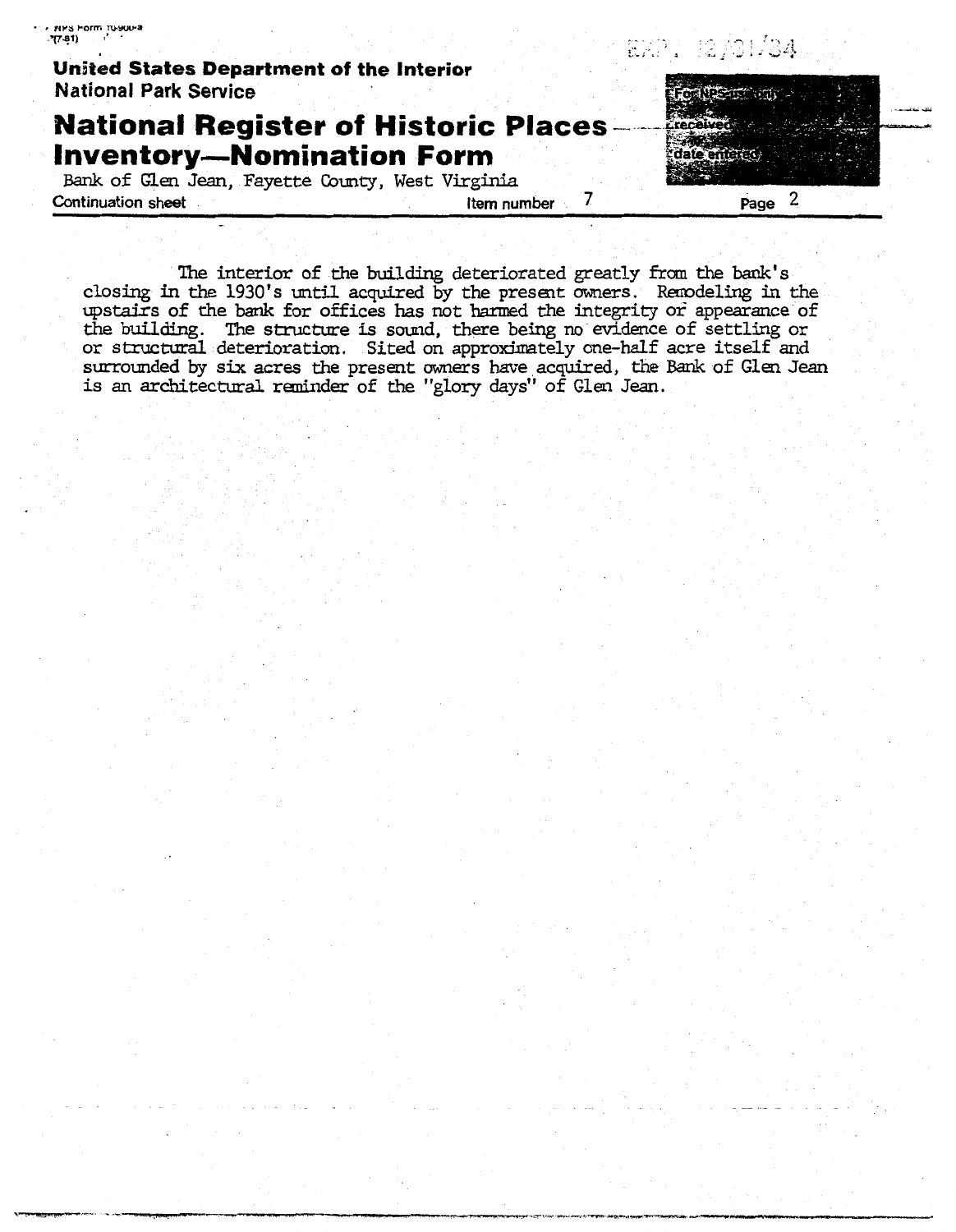|                                                                                                                                           | 8. Significance                                                                                                                                                                                                                            |                                                                                                                                                                               |                                                                                                                                                            |                                                                                                                                                                      |
|-------------------------------------------------------------------------------------------------------------------------------------------|--------------------------------------------------------------------------------------------------------------------------------------------------------------------------------------------------------------------------------------------|-------------------------------------------------------------------------------------------------------------------------------------------------------------------------------|------------------------------------------------------------------------------------------------------------------------------------------------------------|----------------------------------------------------------------------------------------------------------------------------------------------------------------------|
| Period<br>___ prehistoric<br>$-1400 - 1499$<br>$\frac{1}{2}$ 1500-1599<br>$-1600 - 1699$<br>$-1700 - 1799$<br>$-1800 - 1899$<br>$X$ 1900- | Areas of Significance-Check and justify below<br>archeology-prehistoric _____ community planning<br>archeology-historic<br><u>__</u> __ agriculture<br>$X_{-}$ architecture<br>___ art<br>$\overline{\text{X}}$ commerce<br>communications | conservation<br><b>Example 2</b> economics<br><u>__</u> education<br><u>_</u> __ engineering<br>exploration/settlement __ philosophy<br>___ industry<br><u>__</u> _ invention | ___ landscape architecture __ religion<br><sub>___</sub> law<br>___ literature<br><u>_</u> ___ military<br><u>__</u> ___ music<br>____ politics/government | <u>__</u> __ science<br><u>_</u> __ sculpture<br>___ social/<br>humanitarian<br>theater<br><u></u> transportation<br>$X_{-}$ other (specify)<br><u> Local histor</u> |
| <b>Chaeilie datas</b>                                                                                                                     |                                                                                                                                                                                                                                            | <b>Duilden/Anglilage</b>                                                                                                                                                      | $N_{\Omega}$ $\sim$ $V_{\Omega}$ $\sim$ $\sim$                                                                                                             |                                                                                                                                                                      |

**Statement of Significance (in one paragraph)** 

The Bank of Glen Jean, at Glen Jean, Fayette County, West Virginia is significant as the most prominent work of architecture in its community and for its association with William McKell, one of the most outstanding of that group of now legendary men, the West Virginia "coal barons".

### **Explanatory Notes**

The small community of Glen Jean, nestled in the rugged hills of the  $\cdot \mathbf{I}$  . southern West Virginia coal fields, was founded in the early 1870's. Beginning in the late 1880's and continuing until the advent of the Great Depression, Glen Jean prospered as a "boom town", being the heart and center of the McKell coal "empire". Constructed during the midst of this "boom", the Bank of Glen Jean became the symbol of Glen Jean's prosperity and, with its massive stone facade, was easily the most architecturally imposing building in the town. As the "boom" years faded and Glen Jean settled back into a rather sleepy village in the mountain country of Fayette County, the imposing structure of the Bank of Glen Jean has taken on even greater significance as the one remaining symbol of a past era of prosperity and as the foremost architectural landmark of the community.

The Bank of Glen Jean was constructed in 1909 to serve as the center  $2.1$ of the financial empire of William McKell, opening its doors on August 11, 1909. As that empire grew, so did the bank; a large addition, architecturally compatible with the main 1909 unit, was erected in 1917 and bears the name "McKell" in a lintel over the door.

At the time of his construction of the Bank of Glen Jean in 1909, William McKell (1871-1939) was one of West Virginia's most prosperous coal magnates. In addition to owning the entirety of Glen Jean, McKell owned vast amounts of land, coal properties, and railroads.

Glen Jean had become the center of the great McKell financial empire in the late 1880's with the arrival of Thomas G McKell, who had aquired a 12,000-acre tract in 1873 at what was then White Oaks, Fayette County. The elder McKell continued to acquire lands and coal mines for over a decade before finally moving to Fayette County. He changed the name of the little village to Glen Jean (in honor of his wife) and quickly proceeded to build a sizable town that included an opera house, hotels, and department stores and played a major role in the development of the nearby town of Thumond as well. His only son William took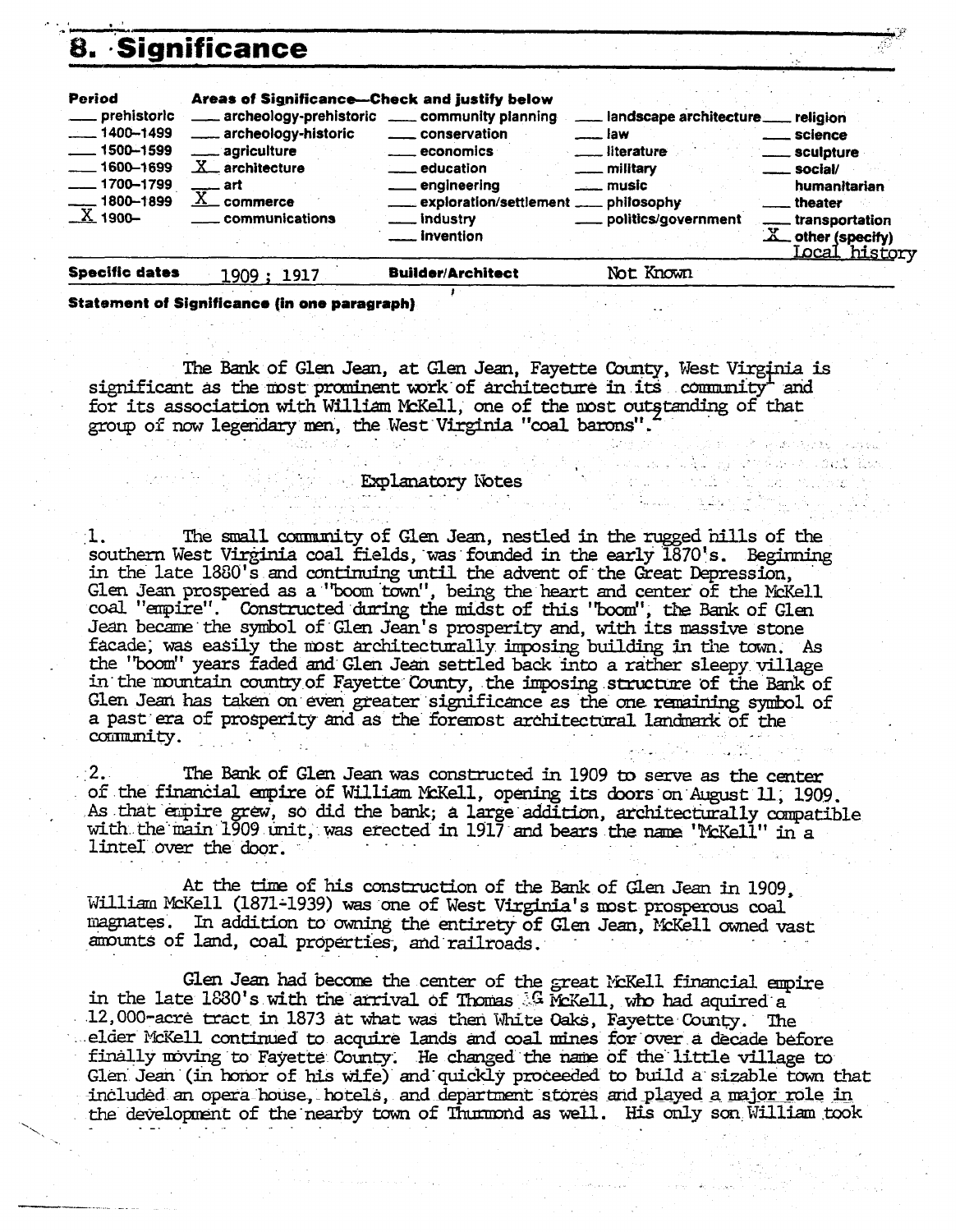| NPS Form 10-900-a<br>$(7-81)$                                            |             | OMB NO.1024-0018                    |
|--------------------------------------------------------------------------|-------------|-------------------------------------|
| United States Department of the Interior<br><b>National Park Service</b> |             | EXP. 12/31/84.<br><b>Sheath !!!</b> |
| <b>National Register of Historic Places</b>                              |             |                                     |
| <b>Inventory-Nomination Form</b>                                         |             |                                     |
| Bnak of Glen Jean, Fayette County, West Virginia                         |             |                                     |
| <b>Continuation sheet</b>                                                | Item number | Page                                |

up residence at Glen **Jew** in 1893 and **upon** W McKell's death in **1%4** bethe owner of the vast McKell enterprizes, including the **newly** formed (1900) McKell Coal and Coke Company.

William McKell was an individual about whom, due to his unusual, or eccentric, behavior, many stories abound. Controlling much of Fayette County political life, he was strictly paternalistic toward his workers. He won the first successful legal suit ever brought against the United Mine Workers Union for damages due to a strike. He personally organized sporting events among his workers and even invented *a* **new** variation of baseball, called "letemhitit',', orkers and even invented a new variation of baseball, called "letemhitit", which is death in 1939, .<br>hat became wide-spread in the southern coal fields. Upon his death in 1939, . that became wide-spread in the southern coal fields. Upon his death in 1939, McKell left a fortune of 13 million dollars. It would have been more except that when the Bank of Glen Jean closed on January 10, 1939, McKell paid all the depositors from his own assets. At the time the bank closed McKell paid all the epositors from his own assets. At the time the bank closed McKell, near death, was still the bank president. **C.P.** Calloway was vice president and **Charles**  as still the bank president. C.P. Calloway was vice president and Charles<br>ilburn served as the last cashier. A bachelor, McKell's financial concerns were scattered at his death, much of the Glen **Jean** propeag passing **to the** New River Company.

The Bank of Glen Jean is the single remaining structure that is representative of a once flourishing West Virginia financial domain, and this Fayette County community's most outstanding architectural landmark.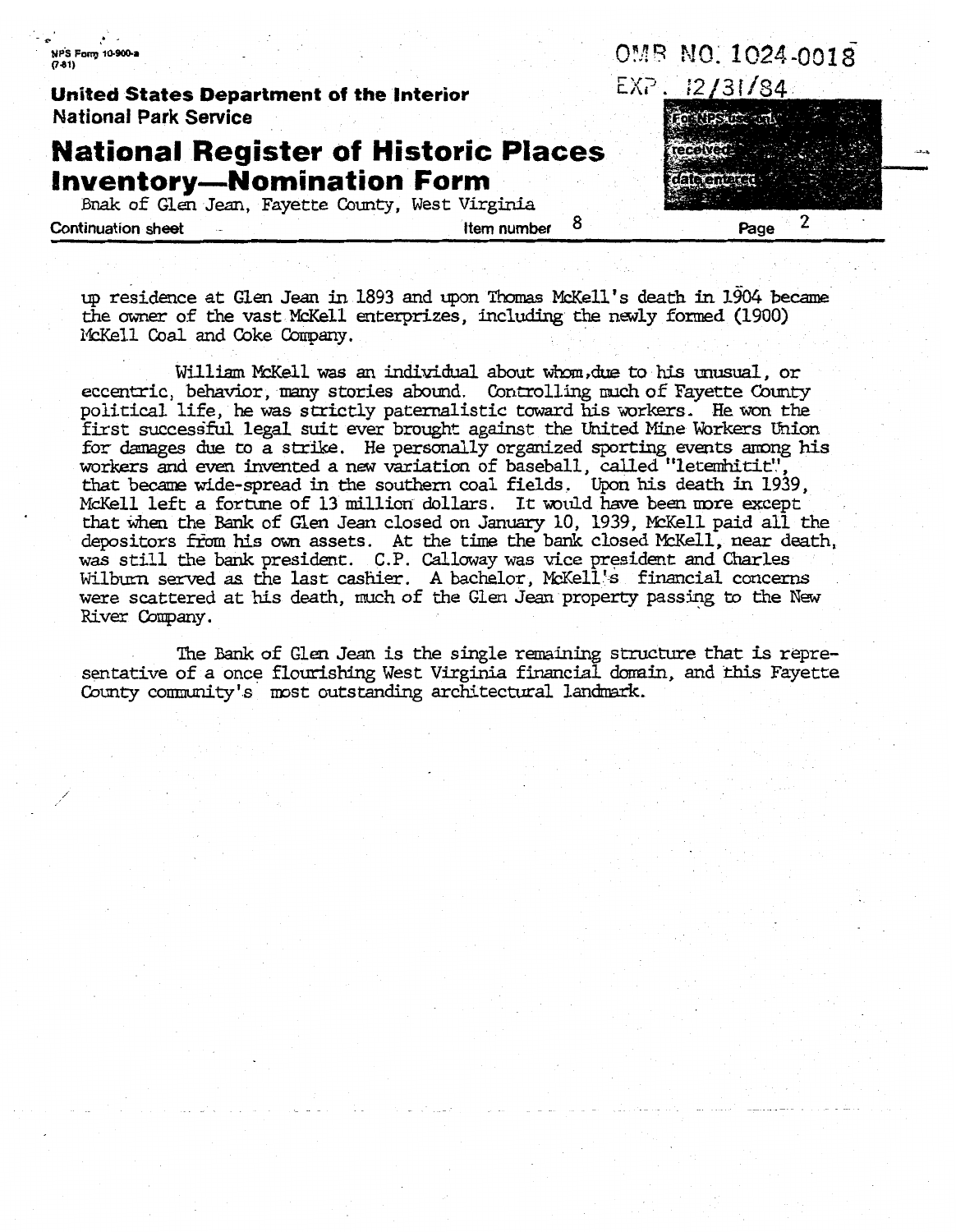| 9. Major Bibliographical References                                                                                                                                                                                                                                                                                           |                                                                  |                                                                                                                          |
|-------------------------------------------------------------------------------------------------------------------------------------------------------------------------------------------------------------------------------------------------------------------------------------------------------------------------------|------------------------------------------------------------------|--------------------------------------------------------------------------------------------------------------------------|
| Donnelly, C. Shirley, "Banking in Fayette County, West Virginia", West Virginia<br>History Quarterly. Vol. XV, No. 4, July, 1954.<br>November 2, 1911.                                                                                                                                                                        |                                                                  | Fayette Journal, "The Town of Glen Jean", Vol. 35, No. 30, Oak Hill, West Virginia,                                      |
|                                                                                                                                                                                                                                                                                                                               |                                                                  |                                                                                                                          |
| 10. Geographical Data                                                                                                                                                                                                                                                                                                         |                                                                  |                                                                                                                          |
| Acreage of nominated property 0.20 acres<br>Quadrangle name Oak Hill, West Virginia<br><b>UMT References</b>                                                                                                                                                                                                                  |                                                                  | Quadrangle scale 1:24.000'                                                                                               |
| 48,613,50<br>4097660<br>Northing<br>Easting<br>Zone                                                                                                                                                                                                                                                                           | 8<br>Zone                                                        | <b>Northing</b><br>Easting                                                                                               |
| C<br>ε                                                                                                                                                                                                                                                                                                                        | D                                                                |                                                                                                                          |
| Verbal boundary description and justification The Bank of Glen Jean sits on one rectangular<br>town lot, measuring 190 feet by 85 feet, consisting of 0.20 of an acre, on the north-<br>west corner of the intersection of Main Street and Beury Mountain Road in the village<br>of Glen Jean, Fayette County, West Virginia. |                                                                  |                                                                                                                          |
| List all states and counties for properties overlapping state or county boundaries                                                                                                                                                                                                                                            |                                                                  |                                                                                                                          |
| state                                                                                                                                                                                                                                                                                                                         | code<br>county                                                   | code                                                                                                                     |
| state                                                                                                                                                                                                                                                                                                                         | code<br>county                                                   | code                                                                                                                     |
| 11. Form Prepared By<br>name/title<br>Historic Preservation Unit                                                                                                                                                                                                                                                              | <u>James C. Blankenship III and Michael J. Pauley, Historian</u> |                                                                                                                          |
| organization<br>Dept. of Culture and History                                                                                                                                                                                                                                                                                  | date                                                             | December 15, 1982                                                                                                        |
| Cultural Center<br>street & number Capitol Complex                                                                                                                                                                                                                                                                            |                                                                  | $304/$ $348 - 0240$<br>telephone                                                                                         |
| Charleston<br>city or town                                                                                                                                                                                                                                                                                                    | state                                                            | West Virginia                                                                                                            |
|                                                                                                                                                                                                                                                                                                                               |                                                                  | 12. State Historic Preservation Officer Certification                                                                    |
| The evaluated significance of this property within the state is:<br>$\underline{X}$ state<br>national                                                                                                                                                                                                                         | local                                                            |                                                                                                                          |
| 665), I hereby nominate this property for inclusion in the National Register, and certify that it has been evaluated<br>according to the criteria and procedures set forth by the National Park Service.                                                                                                                      |                                                                  | As the designated State Historic Preservation Officer for the National Historic Preservation Act of 1966 (Public Law 89– |
| State Historic Preservation Officer signature                                                                                                                                                                                                                                                                                 |                                                                  |                                                                                                                          |
| Commissioner, W.Va. Dept. of Culture and History<br>title                                                                                                                                                                                                                                                                     |                                                                  | date<br>December 21, 1982                                                                                                |
| For NPS Use only<br>Thereby configuration into property to the detail into the figure and the second                                                                                                                                                                                                                          |                                                                  | r er e                                                                                                                   |
| <b>Keeper of the National Register</b>                                                                                                                                                                                                                                                                                        |                                                                  |                                                                                                                          |
| Attest:                                                                                                                                                                                                                                                                                                                       |                                                                  | රත්ර                                                                                                                     |
| <b>Chief of Registration &amp;</b>                                                                                                                                                                                                                                                                                            |                                                                  |                                                                                                                          |

لأراد

 $\frac{1}{2} \sum_{i=1}^n \frac{1}{2} \sum_{j=1}^n \frac{1}{2} \sum_{j=1}^n \frac{1}{2} \sum_{j=1}^n \frac{1}{2} \sum_{j=1}^n \frac{1}{2} \sum_{j=1}^n \frac{1}{2} \sum_{j=1}^n \frac{1}{2} \sum_{j=1}^n \frac{1}{2} \sum_{j=1}^n \frac{1}{2} \sum_{j=1}^n \frac{1}{2} \sum_{j=1}^n \frac{1}{2} \sum_{j=1}^n \frac{1}{2} \sum_{j=1}^n \frac{1}{2} \sum_{j=$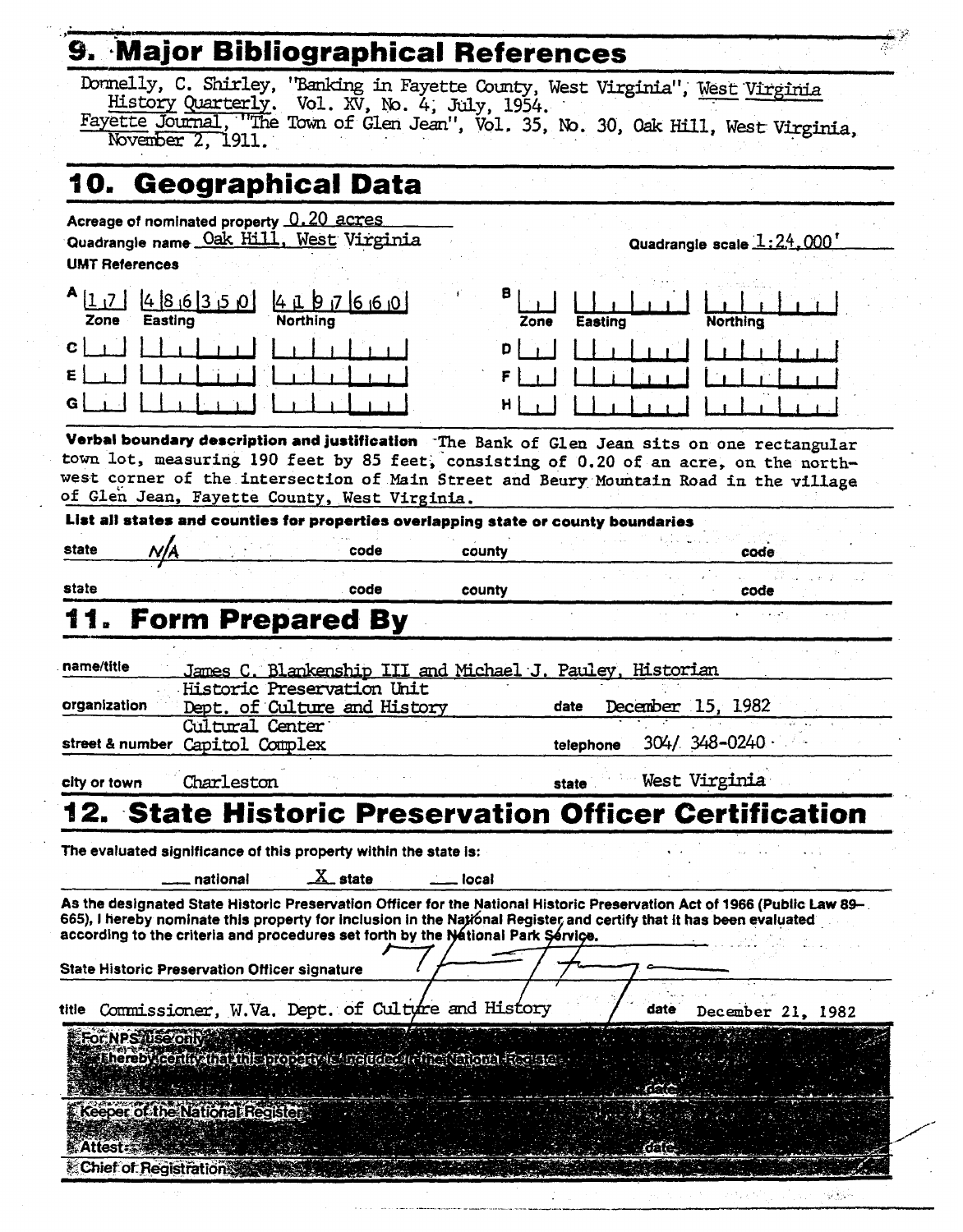NPS Form 10-900-a  $(7-81)$ 

United States Department of the Interior **National Park Service** 

# **National Register of Historic Places Inventory-Nomination Form**

Bank of Glen Jean, Fayette County, West Virginia **Continuation sheet** 

9 Item number

2 Page

EXP: Jayar/sw

Major Bibliographical References

- Marshall, Paul D., ed., The New River National River, <u>A Cultural</u> Research Project, Vol. II, Paul D. Marshall & Associates, Inc., Charleston, W.Va., Dece, ber, 1981.
- Massey, Tim R., "Letembitit!, Former Athletes Recall Forgotten Sport" and "Remembering Bill McKell", Goldenseal, Vol. 8, No. 3, Fall, 1982, W.Va. Dept. of Culture and History, Charleston, W.Va.
- Morris, Robert, "Town Fading Memory to Some", Charleston Gazette, Charleston, W.Va., July 5, 1978.
- Peters, J.T. and H.B. Carden, History of Fayette County, West Virginia, Charleston, W.Va., Jarrett Printing Co., 1926.
- Sullivan, Charles Kenneth, "Coal Men and Coal Towns: Development of the Smokeless Coal Fields of Southern West Virginia, 1873-1923", unpublished Ph.D. dissertation, University of Pittsburgh, 1979.

Tams, W.P., Jr., The Smokeless Coal Fields of West Virginia, West Virginia University Library, Morgantown, W.Va., 1963.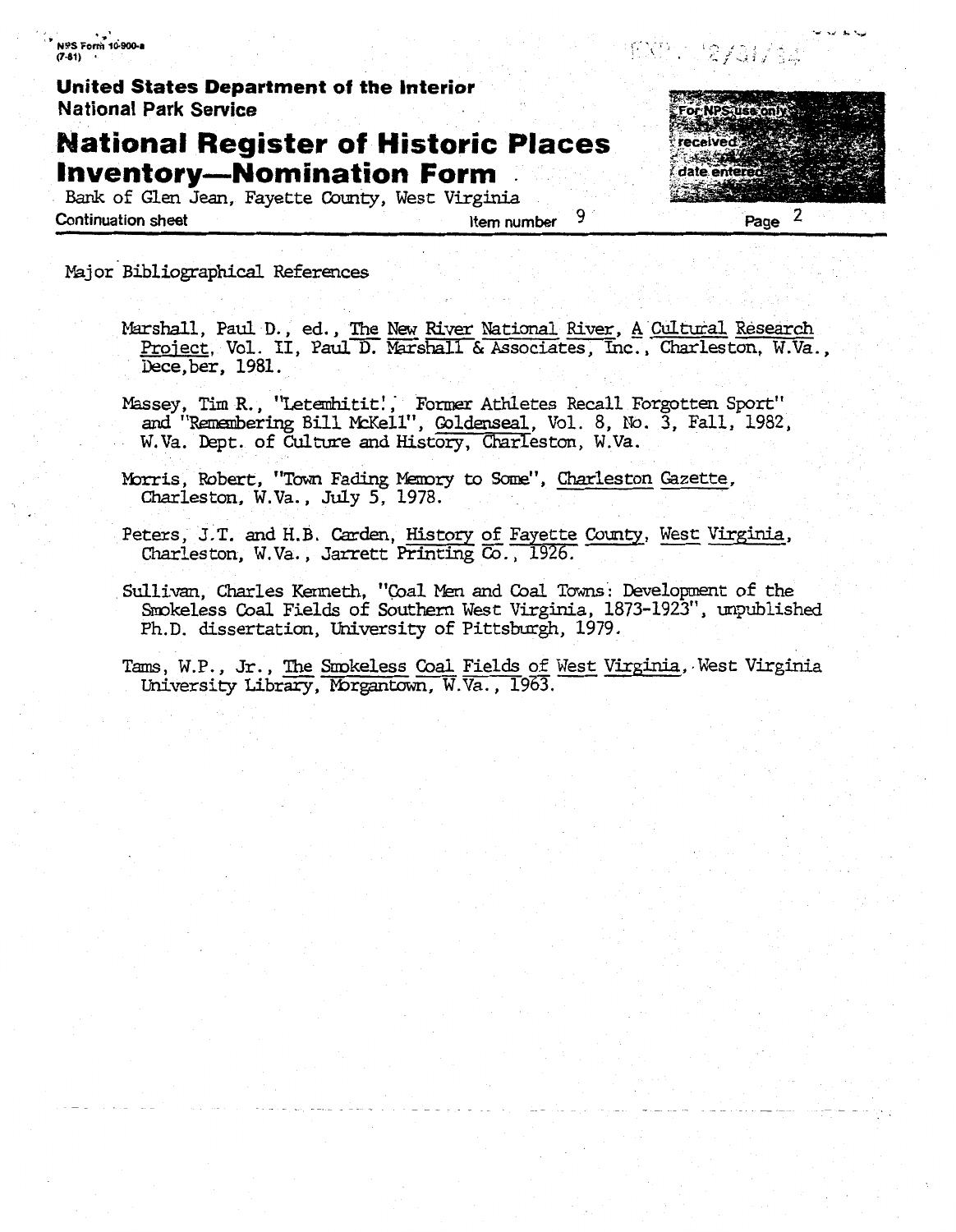